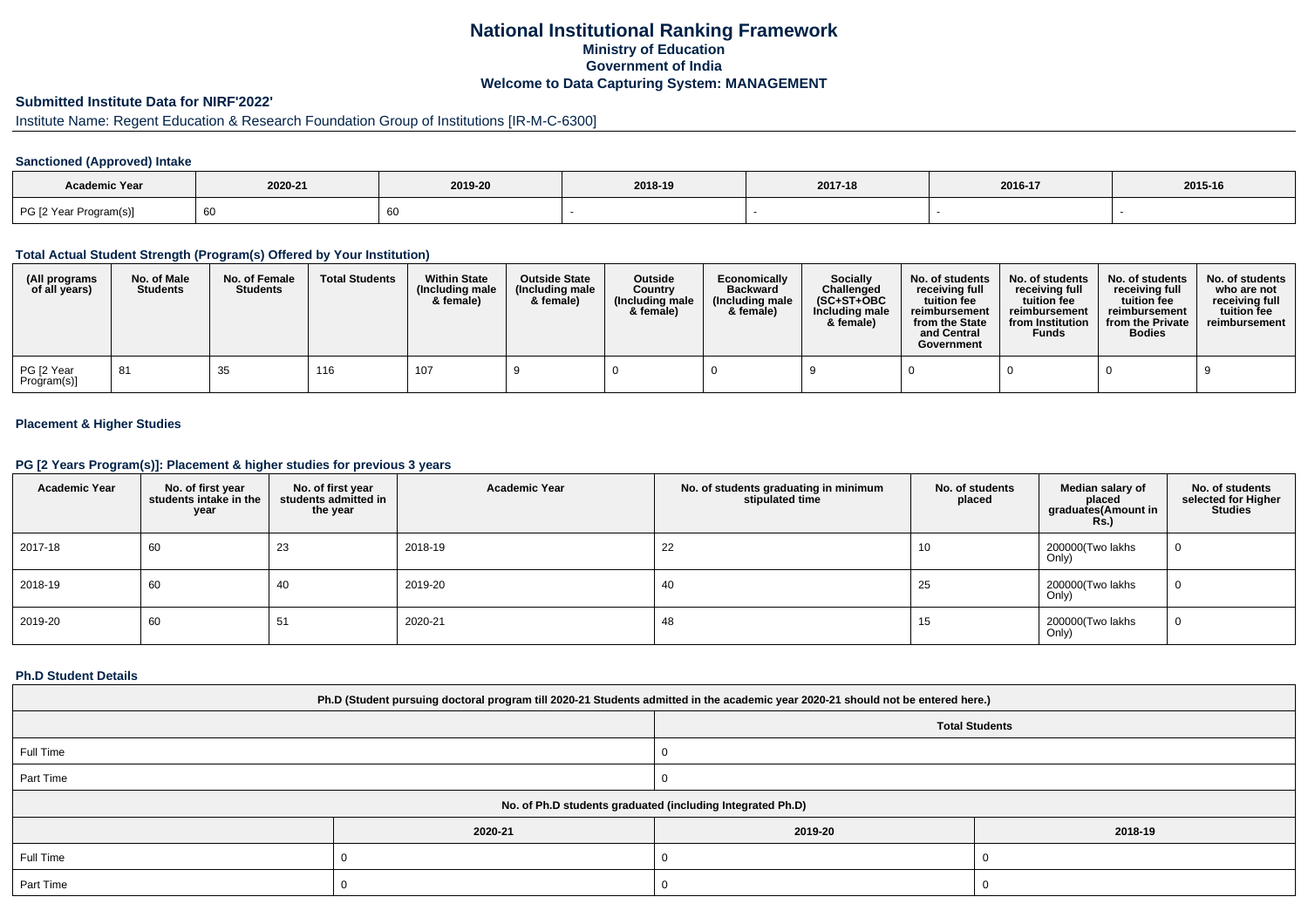#### **Financial Resources: Utilised Amount for the Capital expenditure for previous 3 years**

| <b>Academic Year</b>                                                                                                                                                        | 2020-21                                          | 2019-20                                                       | 2018-19                                                             |  |  |  |  |  |
|-----------------------------------------------------------------------------------------------------------------------------------------------------------------------------|--------------------------------------------------|---------------------------------------------------------------|---------------------------------------------------------------------|--|--|--|--|--|
|                                                                                                                                                                             | <b>Utilised Amount</b>                           | <b>Utilised Amount</b>                                        | <b>Utilised Amount</b>                                              |  |  |  |  |  |
| Annual Capital Expenditure on Academic Activities and Resources (excluding expenditure on buildings)                                                                        |                                                  |                                                               |                                                                     |  |  |  |  |  |
| Library (Books, Journals and e-Resources only)                                                                                                                              | 60007 (Sixty thousand seven)                     | 126941 (One lakh twenty six thousand nine hundred forty one)  | 281940 (Twenty lakh eighty one thousand nine hundred forty)         |  |  |  |  |  |
| Expenditure on setting up/upgradation of laboratory                                                                                                                         | 0 (Zero)                                         | 0 (Zero)                                                      | 220148 (Two lakh twenty thousand one hundred forty eight)           |  |  |  |  |  |
| Other expenditure on creation of Capital Assets (For setting up classrooms, seminar hall, conference hall, library excluding<br>expenditure on Land , Building, Roads etc.) | 267042 (Two lakh sixty seven thousand forty two) | 454621 (Four lakh fifty four thousand six hundred twenty one) | 493234 (Four lakh ninety three thousand two hundred thirty<br>four) |  |  |  |  |  |

## **Financial Resources: Utilised Amount for the Operational expenditure for previous 3 years**

| <b>Academic Year</b>                                                                                                                                                                            | 2020-21                                                                             | 2019-20                                                                             | 2018-19                                                                                  |  |  |  |  |  |
|-------------------------------------------------------------------------------------------------------------------------------------------------------------------------------------------------|-------------------------------------------------------------------------------------|-------------------------------------------------------------------------------------|------------------------------------------------------------------------------------------|--|--|--|--|--|
|                                                                                                                                                                                                 | <b>Utilised Amount</b>                                                              | <b>Utilised Amount</b>                                                              | <b>Utilised Amount</b>                                                                   |  |  |  |  |  |
| <b>Annual Operational Expenditure</b>                                                                                                                                                           |                                                                                     |                                                                                     |                                                                                          |  |  |  |  |  |
| Salaries (Teaching and Non Teaching staff)                                                                                                                                                      | 1472592 (Fourteen lakh seventy two thousand five hundred<br>ninety two)             | 1482592 (Fourteen lakh eighty two thousand five hundred<br>ninety two)              | 1512861 (Fifteen lakh twelve thousand eight hundred sixty<br>one)                        |  |  |  |  |  |
| Maintenance of Academic Infrastructure or consumables and<br>other running expenditures (excluding maintenance of hostels<br>and allied services, rent of the building, depreciation cost, etc) | 22982269 (Two crore twenty nine lakh eighty two thousand two<br>hundred sixty nine) | 27920527 (Two crore seventy nine lakh twenty thousand five<br>hundred twenty seven) | 27963979 (Two crore seventy nine lakh sixty three thousand<br>nine hundred seventy nine) |  |  |  |  |  |
| Seminars/Conferences/Workshops                                                                                                                                                                  | $0$ (Zero)                                                                          | 0 (Zero)                                                                            | 0 (Zero)                                                                                 |  |  |  |  |  |

## **Sponsored Research Details**

| <b>Financial Year</b>                    | 2020-21 | 2019-20 | 2018-19 |
|------------------------------------------|---------|---------|---------|
| Total no. of Sponsored Projects          |         |         |         |
| Total no. of Funding Agencies            |         |         |         |
| Total Amount Received (Amount in Rupees) |         |         |         |
| Amount Received in Words                 | Zero    | Zero    | Zero    |

## **Consultancy Project Details**

| <b>Financial Year</b>                    | 2020-21 | 2019-20 | 2018-19 |
|------------------------------------------|---------|---------|---------|
| Total no. of Consultancy Projects        |         |         |         |
| Total no. of Client Organizations        |         |         |         |
| Total Amount Received (Amount in Rupees) |         |         |         |
| Amount Received in Words                 | Zero    | Zero    | Zero    |

## **Executive Development Program/Management Development Programs**

| $\cdots$<br>Year<br>Financ. | 2020-21 | 2019-20 | 2018-19 |
|-----------------------------|---------|---------|---------|
|-----------------------------|---------|---------|---------|